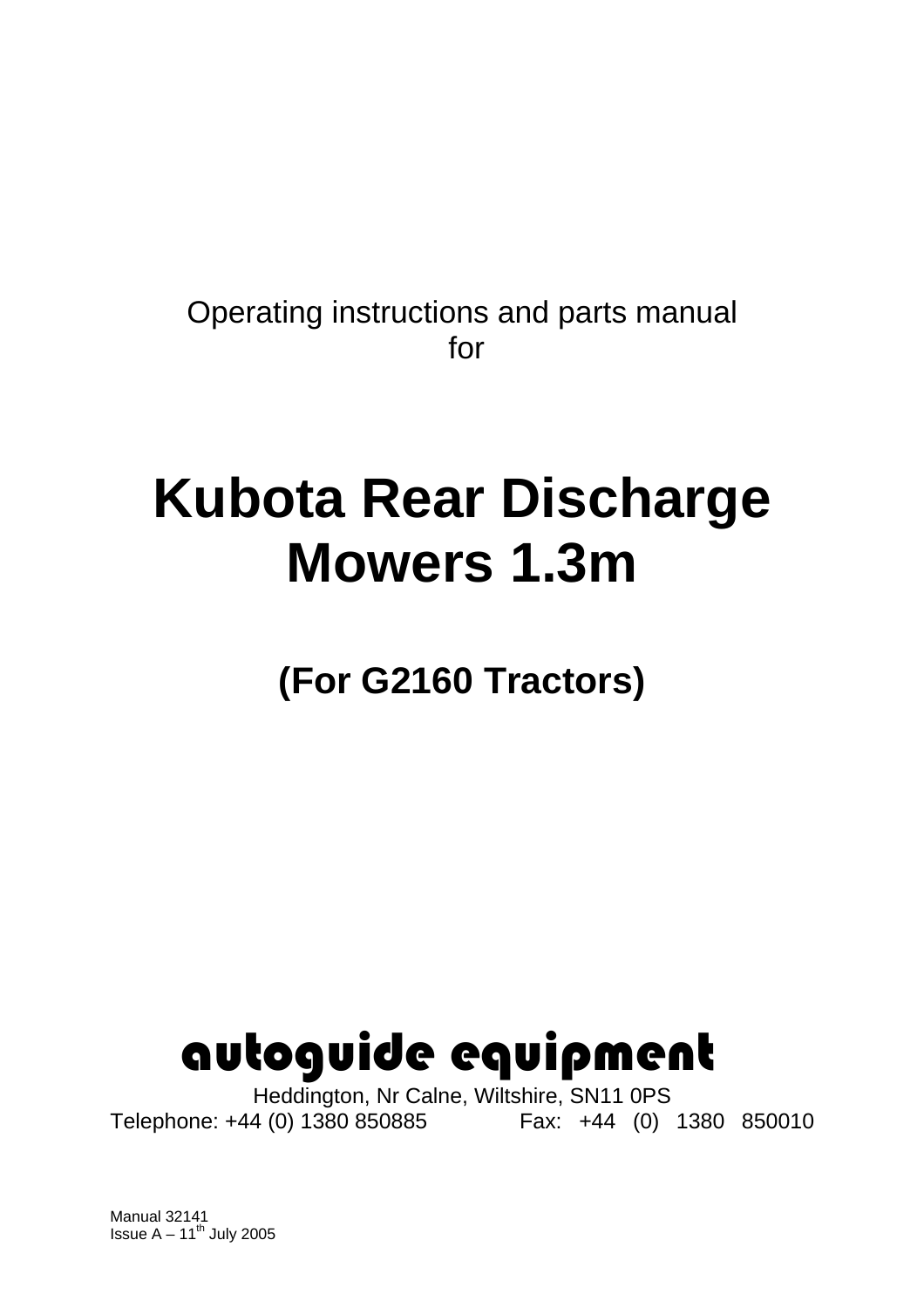#### **INSTRUCTIONS**

To ensure optimum results when operating this machine it is very important to read this manual carefully, the information will prepare you to do a better, safer job.

Before operating the machine you should familiarise yourself with the instructions in this manual. Incorrect use can lead to damage, which is not covered by the Warranty Conditions. This may create a dangerous situation or lead to unsatisfactory results.

These operating instructions **MUST** always be made available to the person or persons operating this machine.

To assist in the ordering of spares or other communication with our company, the serial number of the relevant equipment supplied have been recorded below for your information.

Model No:-

Serial No:-

Date of delivery:-

Your mower has been individually built with great emphasis on quality, strength and simplicity of design, and with routine care will give many years of trouble free operation.

The following instructions have been written to cover the mower. Care should be taken to ensure that you are referring to the correct section of your machine before carrying out any adjustments, or when ordering spare parts.

Reference to right and left direction is determined by standing behind the equipment and facing the direction of forward travel.

Like all mechanical products, regular cleaning, lubrication and maintenance will ensure a longer trouble free life. These instructions make no attempt to go beyond routine maintenance, and it is strongly advised that you contact your dealer should any major repairs become necessary.

Use only genuine service parts: non-genuine parts may not meet standards required for safe and satisfactory operation.

Observe all safety information in the manual and on decals fitted on the mower and the power unit.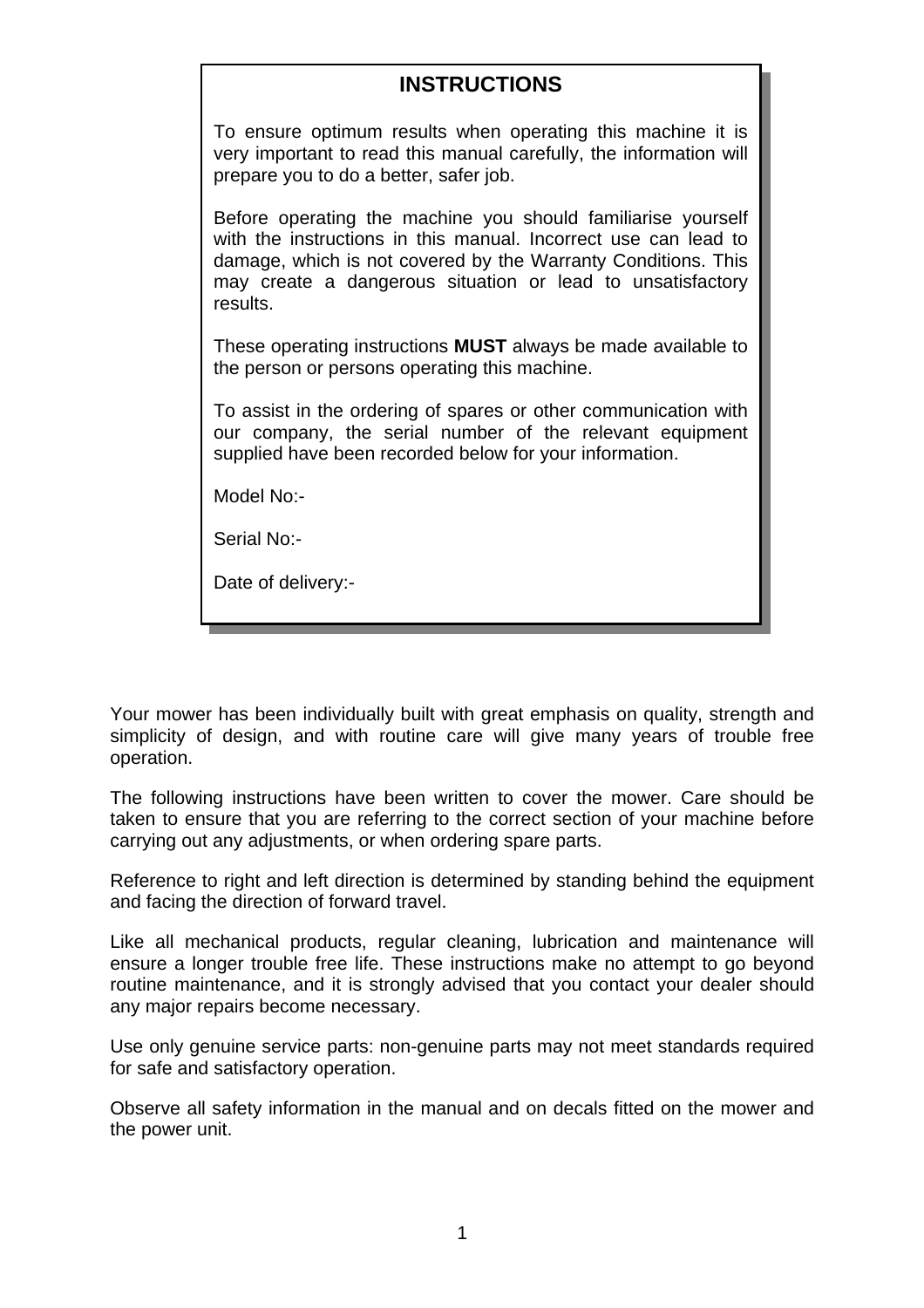### **SAFETY INSTRUCTIONS**

- 1. Read and understand this operator's manual prior to operating the machine and keep it in a convenient place for future reference.
- 2. Keep untrained personnel away from the machine whilst it is in operation.
- 3. Keep all guards and safety devices in place.
- 4. Do not operate machine with guards removed. There is a very grave danger from flying stones and foreign objects.
- 5. Keep hands, feet and loose clothing away from moving parts.
- 6. Always switch off the machine before making any adjustments or when carrying out lubrication and servicing.
- 7. Keep all nuts, bolts and fasteners tightened.
- 8. Check machine regularly for damaged or worn parts.
- 9. If the machine is left unattended ensure that it is locked or disabled to prevent use by untrained personnel.

#### **NOTE:-**

PLEASE CONSULT THE SPECIFIC SAFETY INSTRUCTION RELATING TO THE RELEVANT EQUIPMENT IN THE INDIVIDUAL MANUALS ENCLOSED.





#### **Daily check list**

1. Check the mower is properly and securely attached to the power unit.

2. Check that all nuts and bolts are secure, clevis pins are properly cotter pinned and that all safety shields are in place.

- 3. Check the condition of the blades and security of attachment.
- 4. Lubricate grease nipples and drive shaft.
- 5. Check belt tension. See section on belt tensioning.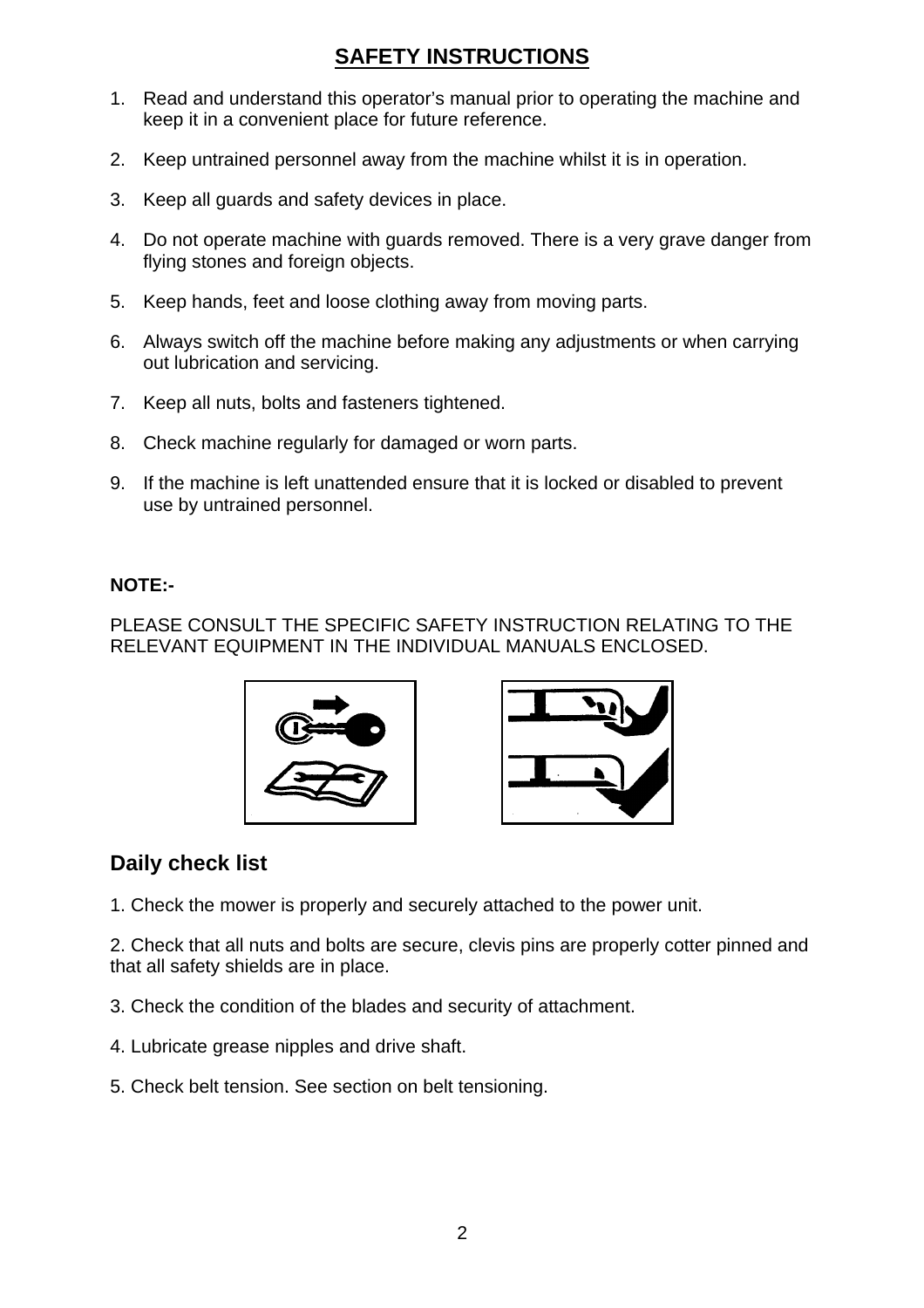#### **G2160 (Mid mounted machine)**

The safe operation of the machine is the responsibility of the operator, who should be familiar with the mower and tractor and all safety practices before starting operations.

Recommended mowing speed for most conditions is up to 5mph (7km/hr). Operate the power unit at maximum engine speed.

#### *Attaching the mower to the power unit*

**SWITCH OFF** the power unit! Attach the mower deck to the arms located under the Power unit. Attach the front 'pulling' frame to the hook points at the front of the deck and lock into the front location hooks on the Power unit. If the effort required to lock the 'pulling frame is excessive, adjust the two front nuts accordingly. Likewise if the effort is too low then the nuts may need tightening.

Raise and lower the mower to make sure there is no interference, and the deck remains essentially parallel with the ground. If the front of the deck appears low, tighten the above nuts further. If the deck is high at the front slacken the adjuster nuts. Ensure deck appears secure after such adjustments.

Always lower the mower to the ground when not in use!

*G2160 -* Fit the telescopic drive shaft to the deck and power unit. Check that the shaft has at least 12mm (½") clearance before it "bottoms out". Grease the shaft before use. The shaft length can be adjusted by sawing the telescopic tube and carefully deburring the ends.

#### *Cutting height adjustment*

(The cutting height will be the distance between the blade tip and the ground.)

Place the power unit and mower on a level surface. Set the required cutting height by adjusting the tractor lift control situated below the drivers seat. The four corner deck wheels are fixed and act as anti-scalp rollers.

Best mowing results will be obtained when the mower is parallel to the ground.

Avoid very low cutting heights. Striking the ground with the blades can cause shock loads, and may damage the mower and its drive.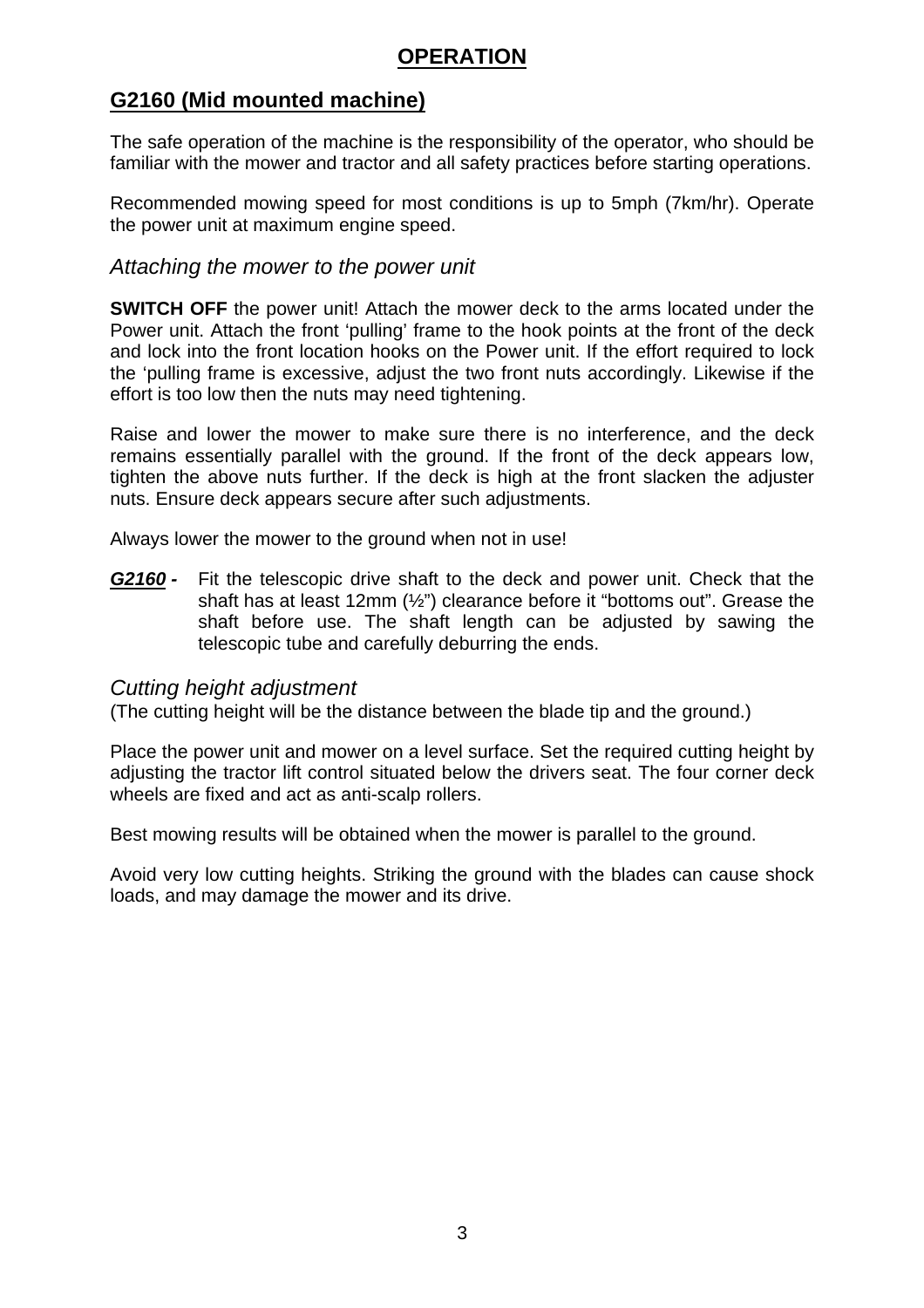#### **Drive belt tension**

It is important to keep the drive belts correctly tensioned at all times to ensure optimum cutting performance. An indicator of belt slip, (assuming that the blades are sharp), is if the mower leaves tufts or stripes of unmown grass.

Locate the belt tensioning slots (24mm x 36mm) in the sides of the belt guards (G2160)

Insert a steel rod into the slot and push inwards until it touches the belt. Scribe or mark the rod adjacent to the slot, and make a second mark 5mm outwards from the original mark.

Push the rod into the slot applying a pressure of approximately 3kg until the second mark is level with the slot in the guard. This is the correct tension for the belt.

If the belt is too easily deflected, ie the force of 3Kg is not maintained, then the belt tension is inadequate. To tighten the belts refer to the parts diagram on the main gearbox drive assembly and photographs:

- 
- a) Loosen the gearbox bolts, or idler bracket bolts.
- b) Turn the adjuster nut on the anchor plate at the front of the deck until the correct belt tension is achieved.
- c) Insert the metal rod to re-check the correct tension as above.
- d) Re-tighten the Gearbox or Idler bracket bolts referred to in a)

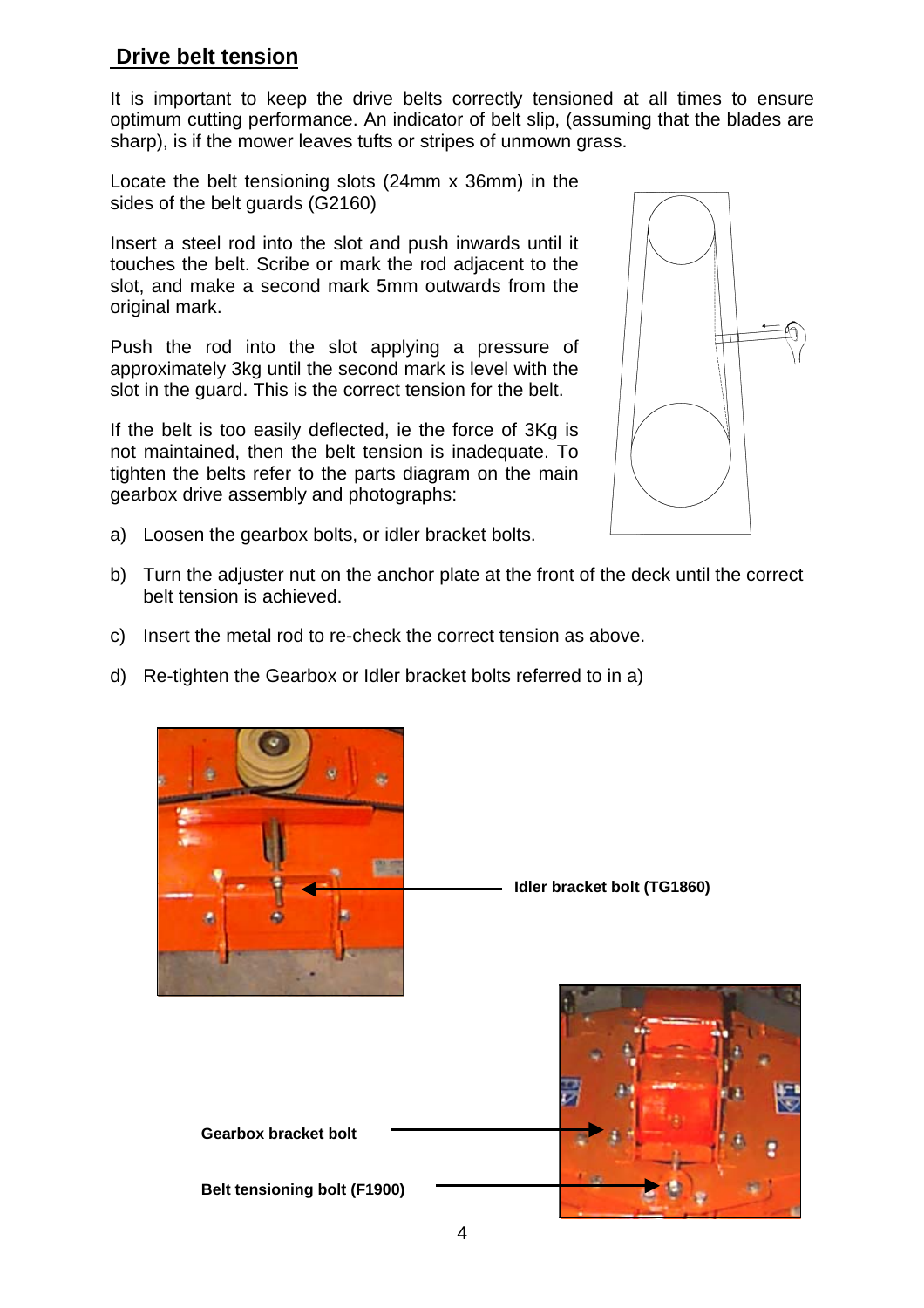#### **Pre-operation check list**

Check to ensure the blades are sharp, secure and the cutting edge is positioned in the direction of the blade rotation.

Check that the gearbox is half full of a good quality SAE 90 gear lubricant. The oil level plug is situated on the front face of the gearbox. Check to ensure the PTO shaft, universal joints and tubes are lubricated.

Check to ensure all safety shields are properly installed and in good condition. Be sure discharge protective strips are in place (if supplied).

Clear the area to be mowed of any debris that could be picked up and thrown by the mower.

Check cutting height adjustment and mower attitude. **STOP ENGINE,** place power unit, PTO and transmission in neutral, and apply the handbrake before making ANY adjustments.

#### **Mowing**

Once ready to start mowing, raise the engine speed to maximum rpm and maintain proper blade speed to produce a clean cut.

Should the mower become blocked, causing the drive belt to slip for more than 2 seconds, raise the mower (no higher than necessary) to clear the grass slug and continue running for at least 2 minutes to allow the pulleys time to cool down.

Normally, ground speed will vary up to five miles per hour. Tall dense grass should be mown at low speeds, while fine medium height grass can be cut at a faster ground speed.

Under certain seasonal conditions, tractor and or mower tyres may roll some grasses down and prevent them from being cut to the same height as the surrounding area. When this occurs, reduce the tractor ground speed. This will permit grass to at least partially rebound and be cut, with fewer tendencies to leave tyre tracks.

Extremely tall grass should be mown at least twice. Raise the mower and cut half the desired height. Cut the second time at the desired height 90 degrees to the first pass.

When operating a mulching mower, the essence of good mulching is frequent cutting. If an area of grass is to be cut infrequently then it may require two passes, as there must be enough stubble to bury the cut grass. Very long grass cannot be cut to a short height in one pass, as there isn't enough stubble to bury the grass clippings (trash). Two or more passes, at progressive heights, will be required to ensure satisfactory burial of the trash.

Sharp blades produce cleaner cuts, use less power and extend machine life. Travel straight ahead whenever possible.

In extremely uneven terrain, rear wheel weights, front tractor weights and/or front tyre ballast should be used to improve stability.

Pass diagonally through sharp dips and avoid sharp drops to prevent hanging up of the power unit and the mower.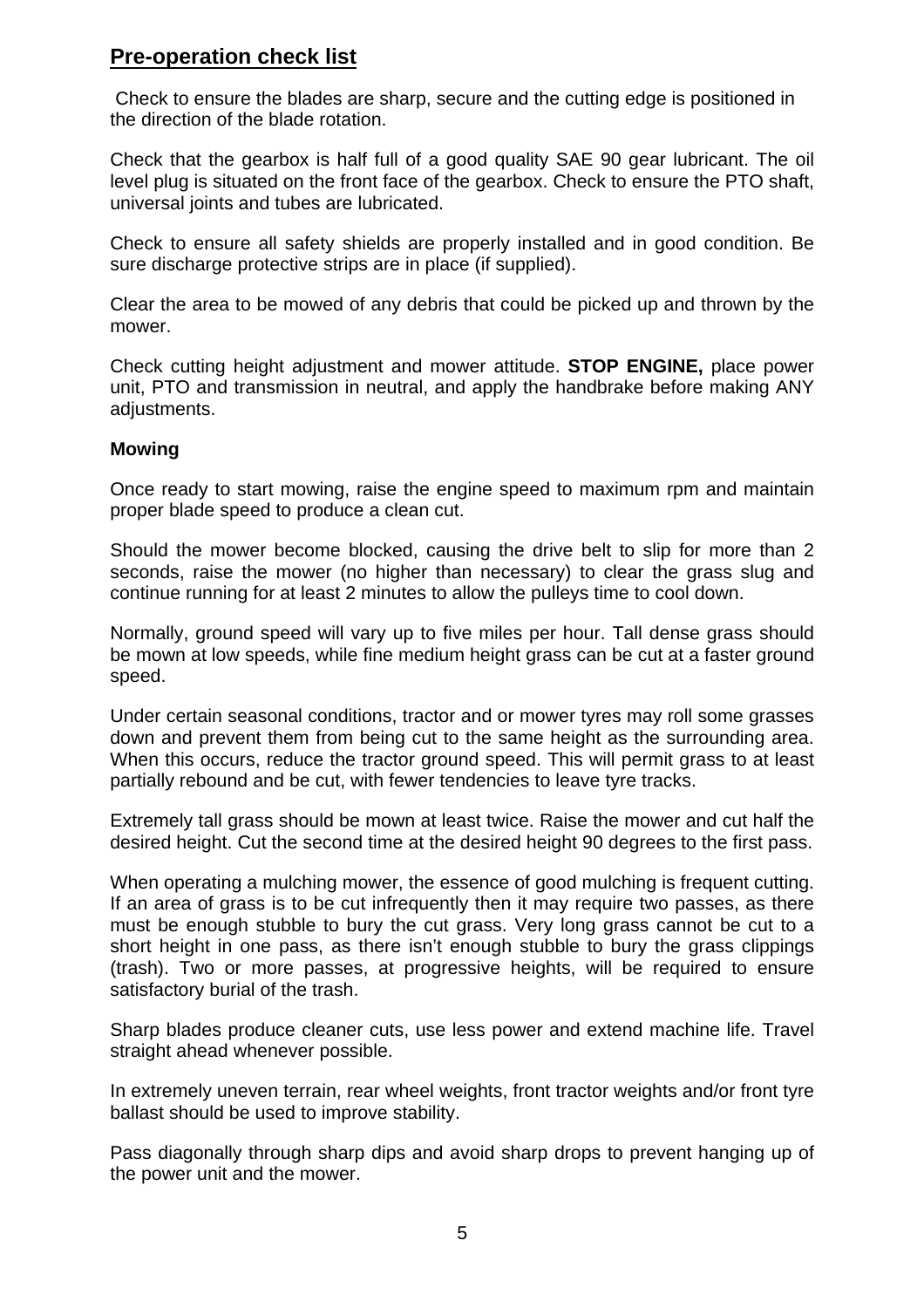#### **Oil lubrication and greasing**

This mower has been designed for low maintenance.

Every 8 hours: STOP engine, remove ignition key:

Grease nipples are provided at the following locations and should be greased frequently using a lever type high-pressure grease gun. Use a medium grade general purpose grease.

- a) Apply grease to driveline U joints, telescopic tubes and to plastic fittings in the driveline guards if applicable
- b) Grease anti-scalp rollers
- c) Check oil level in the gearbox which should be half full with good quality SAE 90 gear oil. The correct oil level is when the oil is at the bottom of the filler hole when the machine is level.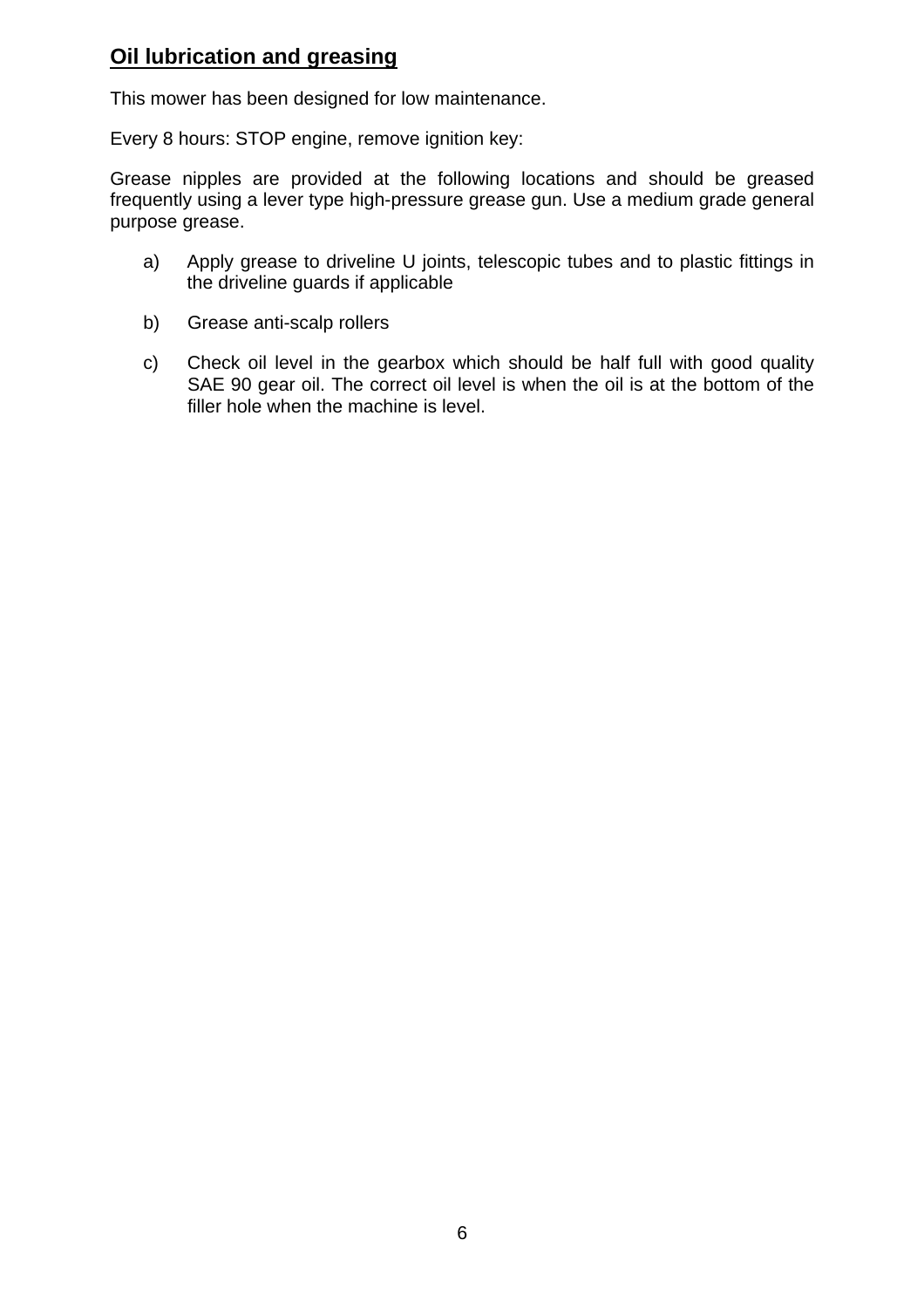#### Mowing Deck to fit **KUBOTA G2160**

MOWING Heavy-duty mower developed specifically for mid mounting on Kubota Power units.

> A rear discharge mower that can be converted to mulching to patent DE 44 34 272 using additional parts.

The drive is taken from the Power unit via heavy duty V-belts to each rotor. The mowing spindles are 30mm diameter with bearings lubricated via grease nipples accessible from above.

The deck unit is of bolted construction for ease of service.

A single anti scalp roller is standard, protecting the front of the unit in undulating conditions.

| <b>CONSTRUCTION</b> | All steel                                   |                   |
|---------------------|---------------------------------------------|-------------------|
| <b>DECK WHEELS</b>  | G2160 – Moulded rollers with plain bearings |                   |
| <b>DIMENSIONS</b>   | Overall width                               | 1.31 <sub>m</sub> |
|                     | Overall Length                              | 0.86m             |
|                     | <b>Overall Height</b>                       | 0.23 <sub>m</sub> |
|                     | Weight                                      | 96kg              |

## autoguide equipment

Heddington, Nr Calne, Wiltshire, SN11 0PS Telephone: +44 (0) 1380 850885 Fax: +44 (0) 1380 850010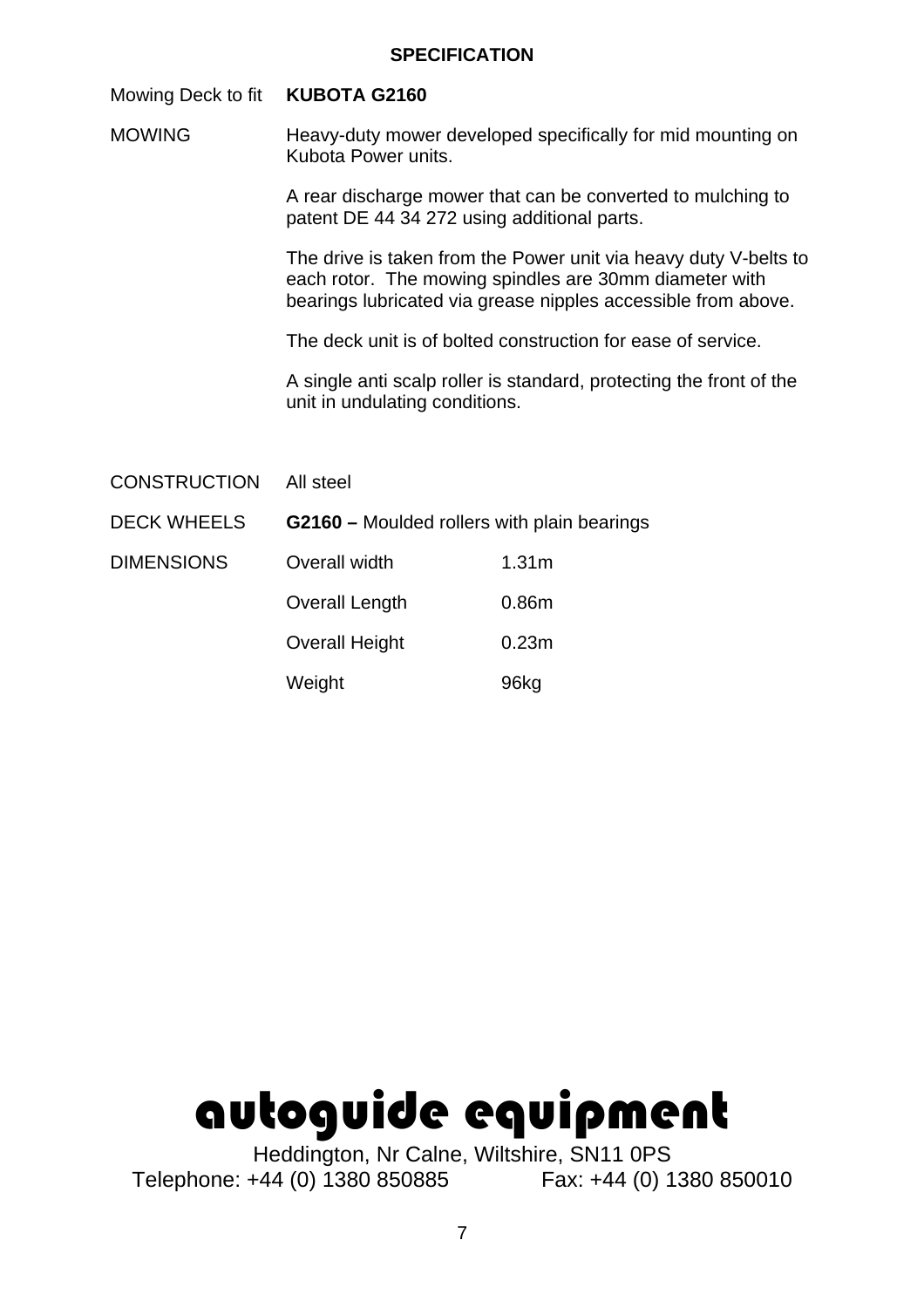# **Spare Parts** for G2160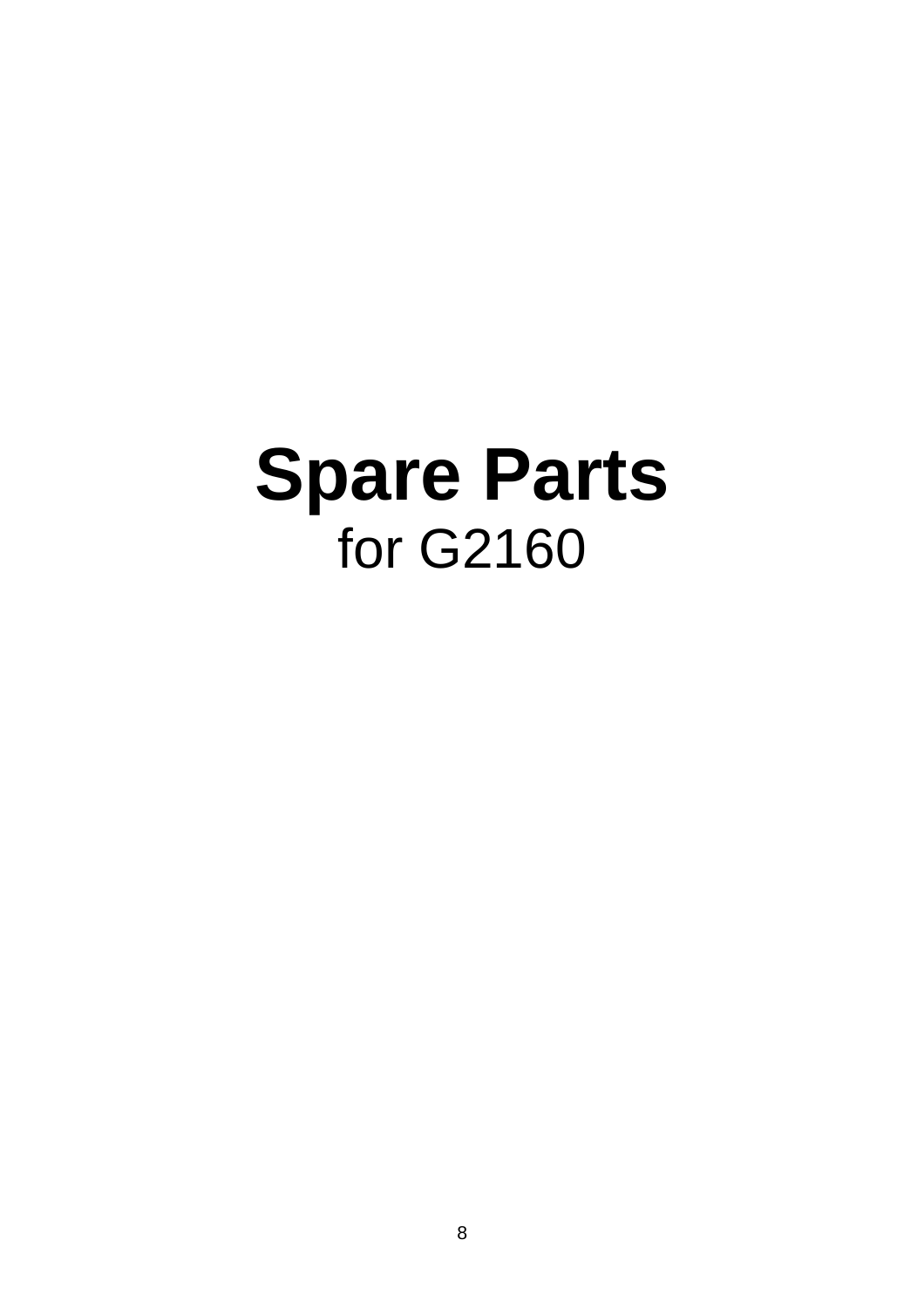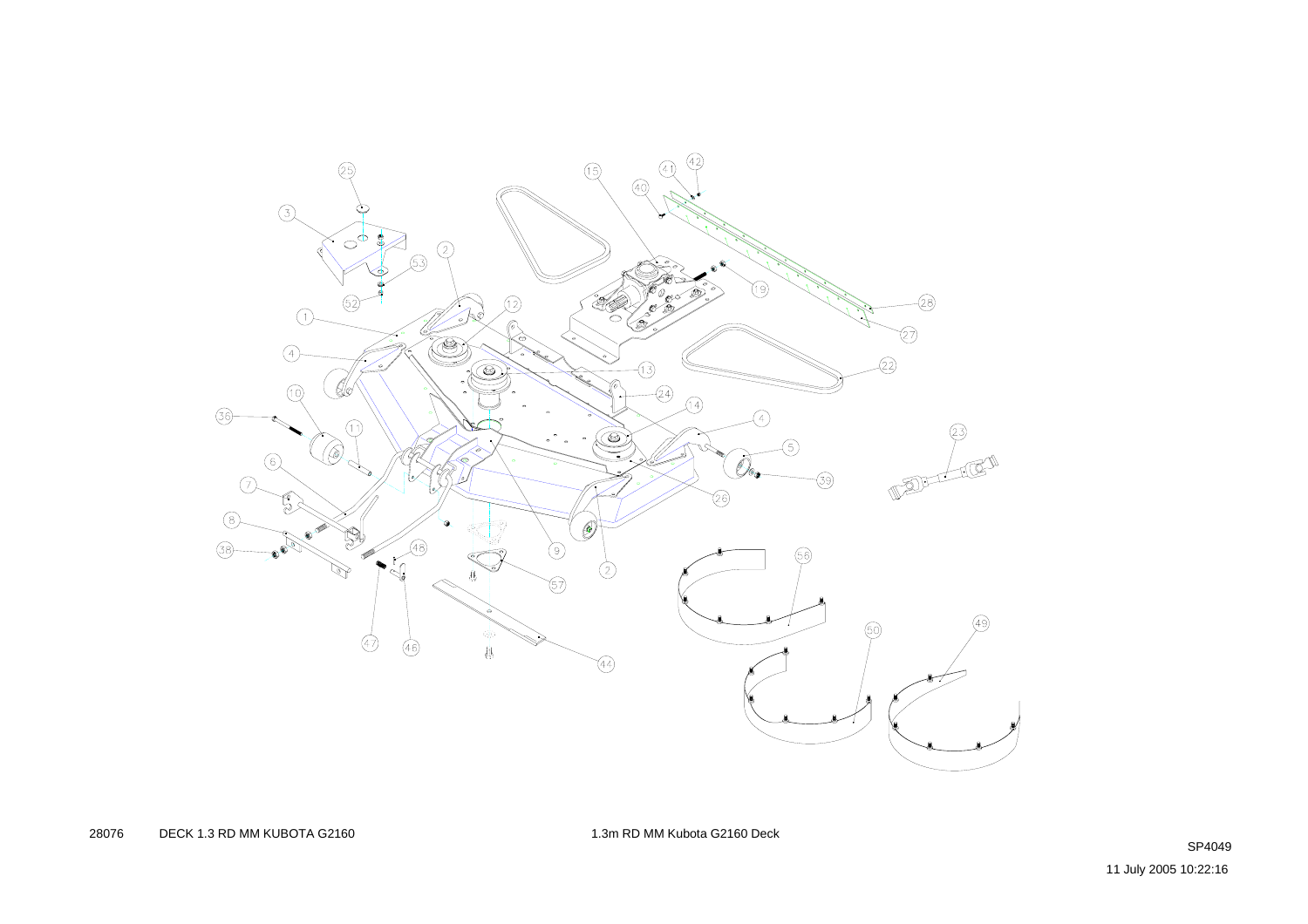|                | Code                     | Description                       |                |                |
|----------------|--------------------------|-----------------------------------|----------------|----------------|
|                | 28076                    | GA KUBOTA G2160 1.3M RD-DECK      |                |                |
| No.            | Code                     | <b>Description</b>                | <b>QTY</b>     | <b>Drawing</b> |
| $\mathbf{1}$   | 28077                    | 1.3M MID DECK W/A                 | $\mathbf{1}$   |                |
| $\overline{2}$ | 28596                    | WHEEL SUPPORT BRKT LH             | $\overline{2}$ |                |
| 3              | 28601                    | BELT GUARD - 1.3M DECK            | $\overline{2}$ |                |
| 4              | 28595                    | WHEEL SUPPORT BRKT RH             | $\overline{2}$ |                |
| 5              | 06032                    | <b>DECK WHEEL</b>                 | 4              |                |
| 6              | 26236                    | <b>FRONT SUPPORT HOOP</b>         | $\mathbf{1}$   |                |
| $\overline{7}$ | 26238                    | MOUNTING LATCH W/A - FRONT        | $\mathbf{1}$   |                |
| 8              | 28108                    | <b>CROSS BRACE W/A - KUBOTA 2</b> | $\mathbf{1}$   |                |
| 9              | 28093                    | <b>FRONT BRACKET W/A</b>          | $\mathbf{1}$   |                |
| 10             | 05684                    | <b>ANTI-SCALP ROLLER</b>          | $\mathbf{1}$   |                |
| 11             | 24824                    | <b>SPACER - ANTISCALP ROLLER</b>  | $\mathbf{1}$   |                |
| 12             | 26240                    | ROTOR ASSY RH (50IN DECK)         | $\mathbf{1}$   | SP4098         |
| 13             | 26239                    | ROTOR ASSY REAR (50IN)            | $\mathbf{1}$   | SP4099         |
| 14             | 26241                    | ROTOR ASSY LH (50IN DECK)         | $\mathbf{1}$   | SP4100         |
| 15             | 32040                    | GT65/G2160 GEARBOX ASSY           | $\mathbf{1}$   | SP4102         |
| 16             | ÷,                       |                                   | $\mathbf 0$    |                |
| 17             | ÷,                       |                                   | 0              |                |
| 18             | ÷,                       |                                   | 0              |                |
| 19             | 02966                    | M12 FULL NUT                      | $\overline{2}$ |                |
| 20             | $\overline{\phantom{a}}$ |                                   | 0              |                |
| 21             |                          |                                   | $\mathbf 0$    |                |
| 22             | 06902                    | V-BELT                            | $\overline{2}$ |                |
| 23             | 28135                    | <b>PTO SHAFT</b>                  | $\mathbf{1}$   |                |
| 24             | 28099                    | <b>REAR MOUNTING BRKT W/A</b>     | 1              |                |
| 25             | 26595                    | <b>PLASTIC PLUG</b>               | 4              |                |
| 26             | 28290                    | DECK REINFORCEMNT W/A             | $\mathbf 1$    |                |
| 27             | 22195                    | PLASTIC REAR GUARD                | $\overline{2}$ |                |
| 28             | 28107                    | <b>BACKING STRIP 1.3M DECK</b>    | $\mathbf{1}$   |                |
| 29             |                          |                                   | 0              |                |
| 30             |                          |                                   | 0              |                |
| 31             | $\blacksquare$           |                                   | 0              |                |
| 32             | 02702                    | M10 PLAIN WASHER FORM C           | 74             |                |
| 33             | $\sim$                   |                                   | 0              |                |
| 34             | 01398                    | M <sub>10</sub> X 30 HEX HD BOLT  | $\overline{4}$ |                |
| 35             |                          |                                   | 0              |                |
|                |                          | M <sub>10</sub> X 130 HEX HD BOLT | $\mathbf 1$    |                |
| 37             |                          | M10 NYLOC NUT                     | 58             |                |
| 38             | 02537                    |                                   | 6              |                |
|                |                          |                                   |                |                |
| 36<br>39       | 02468<br>02523<br>02774  | M16 FULL NUT<br>NUT M012 NYLOC    | 4              |                |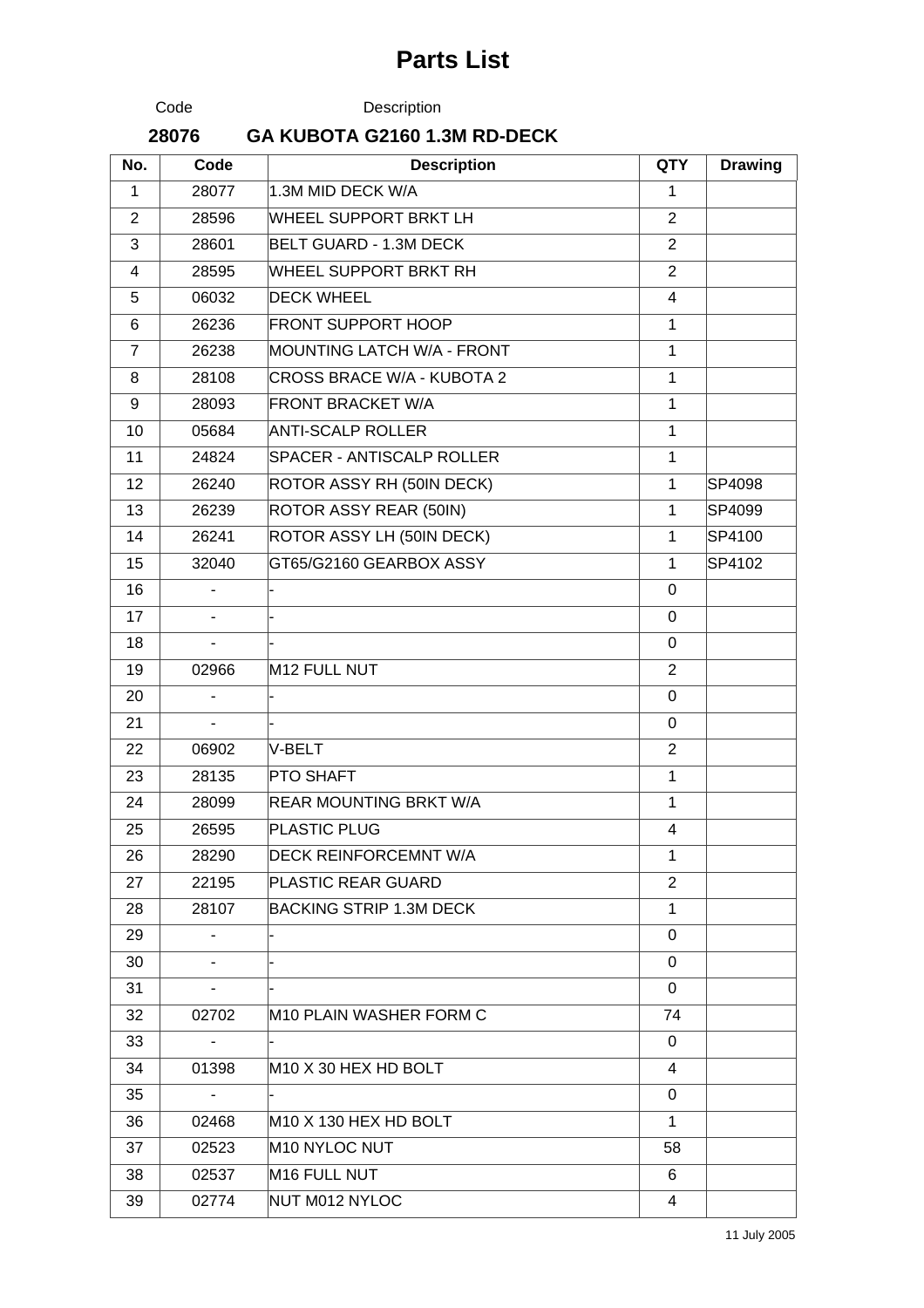| No. | Code  | <b>Description</b>                | <b>QTY</b>     | <b>Drawing</b> |
|-----|-------|-----------------------------------|----------------|----------------|
| 40  | 03650 | IM6 X 20 CUP SQ SETSCREW          | 10             |                |
| 41  | 07245 | IM6 FLAT WASHER FORM C            | 10             |                |
| 42  | 02513 | M6 NYLOC NUT                      | 10             |                |
| 43  | 02105 | WASHER M12 PLAIN FORM C PLTD      | 4              |                |
| 44  | 26604 | IREAR DISCHARGE BLADE             | 3              |                |
| 45  | 26798 | <b>DECAL GROUP MID MOUNT DECK</b> | 1              |                |
| 46  | 26299 | LATCH PIN W/A                     | 1              |                |
| 47  | 26492 | <b>ISPRING</b>                    | 1              |                |
| 48  | 08112 | SPIROL PIN DIA 5 X 30 LG          | 1              |                |
| 49  | 31180 | ILH CROP GUIDE W/A                | 1              |                |
| 50  | 31181 | <b>CENTRE CROP SHIELD W/A</b>     | 1              |                |
| 52  | 28605 | SPACER DIA 16 X 10.5 X 8          | 6              |                |
| 53  | 08605 | IBLACK OPEN GROMMET               | 6              |                |
| 54  | 09472 | SCREW M010X030 SOCKET BUTTON      | $\overline{2}$ |                |
| 55  | 06912 | NUT M010 LOCK                     | $\overline{2}$ |                |
| 56  | 31182 | IRH CROP SHIELD W/A               | 1              |                |
| 57  | 09471 | IM10 X 25 BUTTON HEAD SCREW       | 11             |                |
| 58  | 28509 | 3-BOLT SPACER PLATE 4MM           | 3              |                |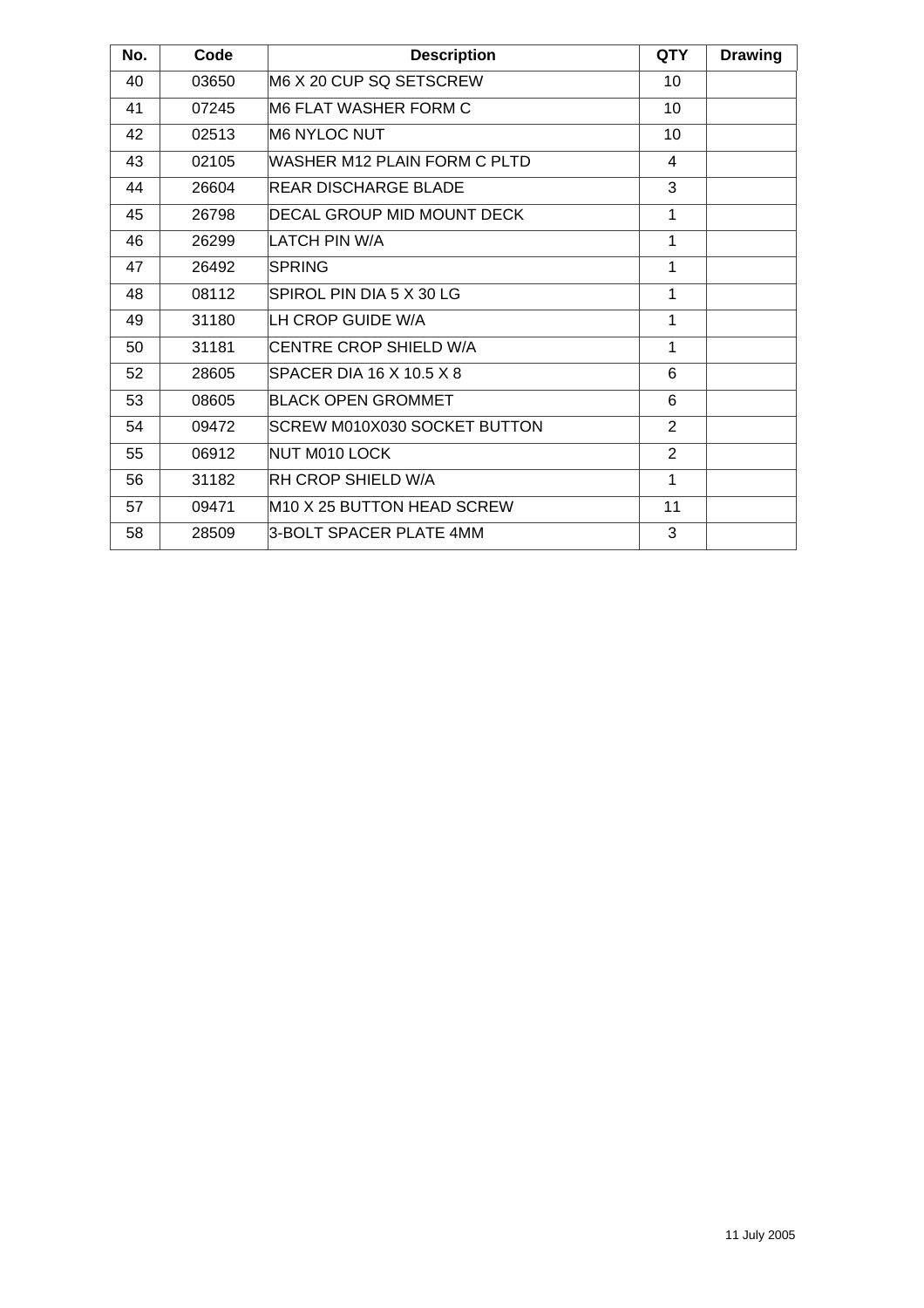|                |       | $\hat{1}4$<br>$\overline{7}$<br>Œ<br>2<br>$\bigcirc$<br>15<br>(16)<br>$\bigcirc$<br>14<br>⊕<br>\$<br>$\left[8\right]$<br>SP4098<br><b>Parts List</b> |                |
|----------------|-------|------------------------------------------------------------------------------------------------------------------------------------------------------|----------------|
|                | Code  | Drawing No<br>Description                                                                                                                            |                |
|                | 26240 | <b>ROTOR ASSY</b><br><b>SP4098</b>                                                                                                                   |                |
| No.            | Code  | <b>Description</b>                                                                                                                                   | <b>QTY</b>     |
| $\overline{7}$ | 01365 | M <sub>16</sub> x 30 Set Screw                                                                                                                       | $\overline{2}$ |
| 8              | 08483 | M12 x 25 Durlok Bolt                                                                                                                                 | 3              |
| 9              | 03137 | M7 x 8 x 30 Parallel Key                                                                                                                             | 1              |
| 11             | ۰     |                                                                                                                                                      | $\mathbf 0$    |
| 12             | 24849 | W/A Pulley                                                                                                                                           | $\mathbf{1}$   |
| 14             | 05760 | 39mm x 17 x 4BW Belleville Washer                                                                                                                    | $\overline{2}$ |
| 15             | 28467 | Rotor Assy                                                                                                                                           | $\mathbf{1}$   |
| 16             | 28506 | 8mm Spacer Plate                                                                                                                                     | $\mathbf{1}$   |
| $17 \,$        |       |                                                                                                                                                      | $\pmb{0}$      |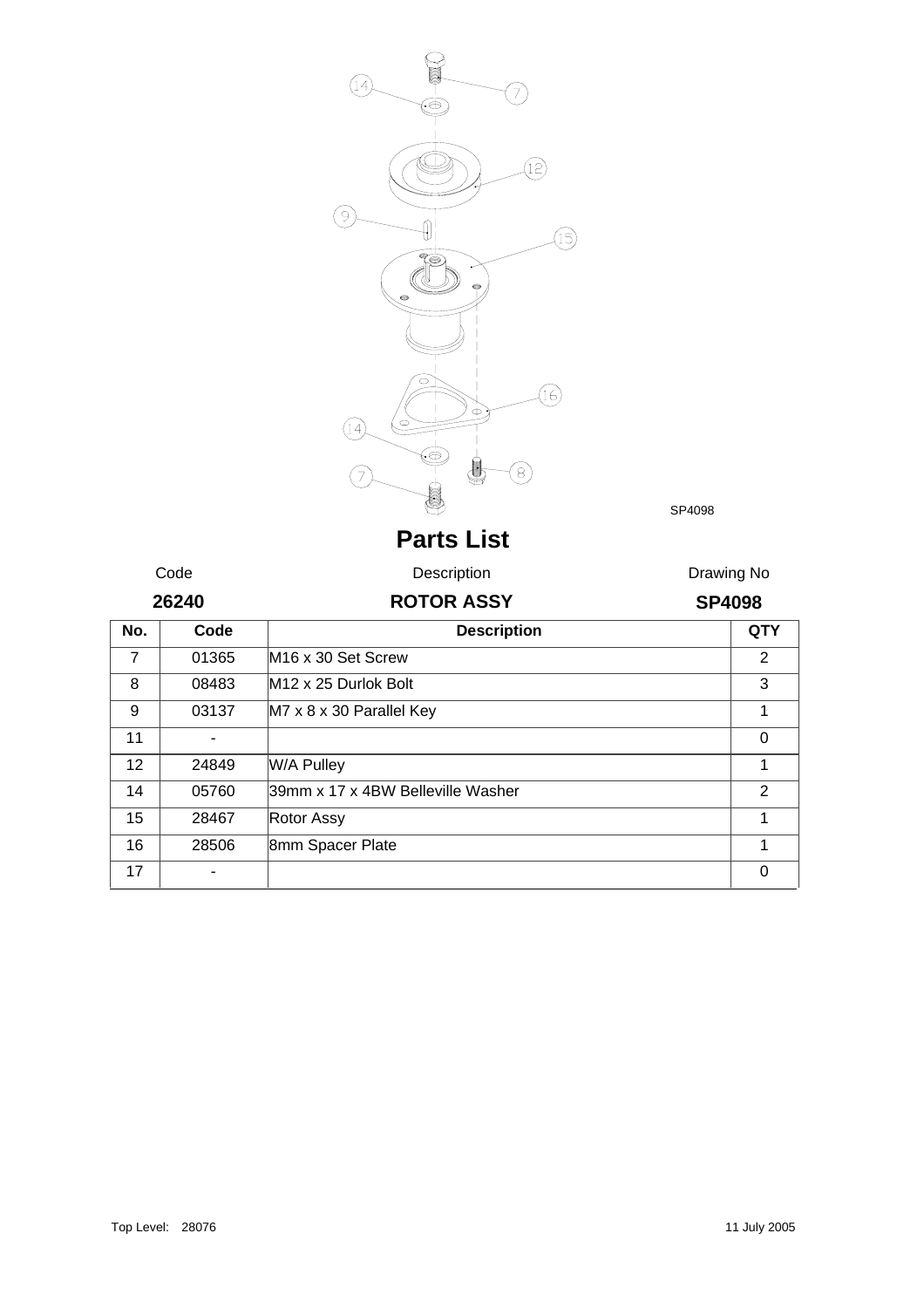

SP4099

|                | Code  | Description                          | Drawing No    |
|----------------|-------|--------------------------------------|---------------|
| 26239          |       | <b>ROTOR ASSY</b>                    | <b>SP4099</b> |
| No.            | Code  | <b>Description</b>                   | <b>QTY</b>    |
| $\overline{7}$ | 01365 | M <sub>16</sub> x 30 Set Screw       | 2             |
| 8              | 08483 | M <sub>12</sub> x 25 Durlok Bolt     | 3             |
| 9              | 03137 | $M7 \times 8 \times 30$ Parallel Key | 1             |
| 11             |       |                                      | $\Omega$      |
| 12             | 24847 | W/A Twin SPA Pulley                  | 1             |
| 14             | 05760 | 39mm x 17 x 4BW Belleville Washer    | $\mathcal{P}$ |
| 15             | 28467 | <b>Rotor Assy</b>                    | 1             |
| 16             | 28506 | 8mm Spacer Plate                     | 1             |
| 17             |       |                                      | ∩             |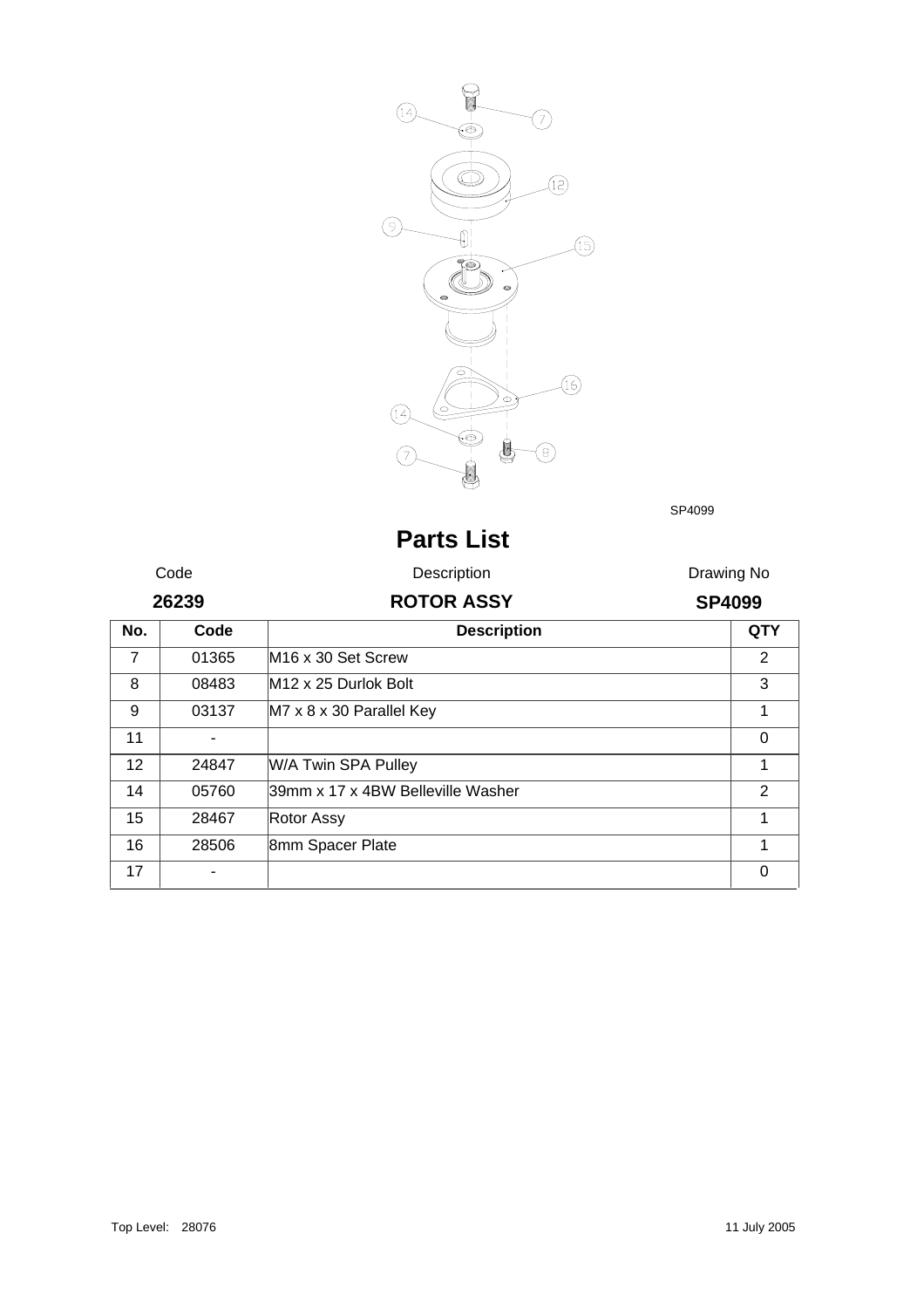

SP4100

|                 | Code  | Description                       | Drawing No    |
|-----------------|-------|-----------------------------------|---------------|
| 26241           |       | <b>ROTOR ASSY</b>                 | <b>SP4100</b> |
| No.             | Code  | <b>Description</b>                | <b>QTY</b>    |
| $\overline{7}$  | 01365 | M <sub>16</sub> x 30 Set Screw    | 2             |
| 8               | 08483 | M <sub>12</sub> x 25 Durlok Bolt  | 3             |
| 9               | 03137 | M7 x 8 x 30 Parallel Key          | 1             |
| 11              |       |                                   | $\Omega$      |
| 12 <sup>2</sup> | 24848 | W/A Pulley                        | 1             |
| 14              | 05760 | 39mm x 17 x 4BW Belleville Washer | 2             |
| 15              | 28467 | <b>Rotor Assy</b>                 | 1             |
| 16              | 28506 | 8mm Spacer Plate                  | 1             |
| 17              |       |                                   | ∩             |